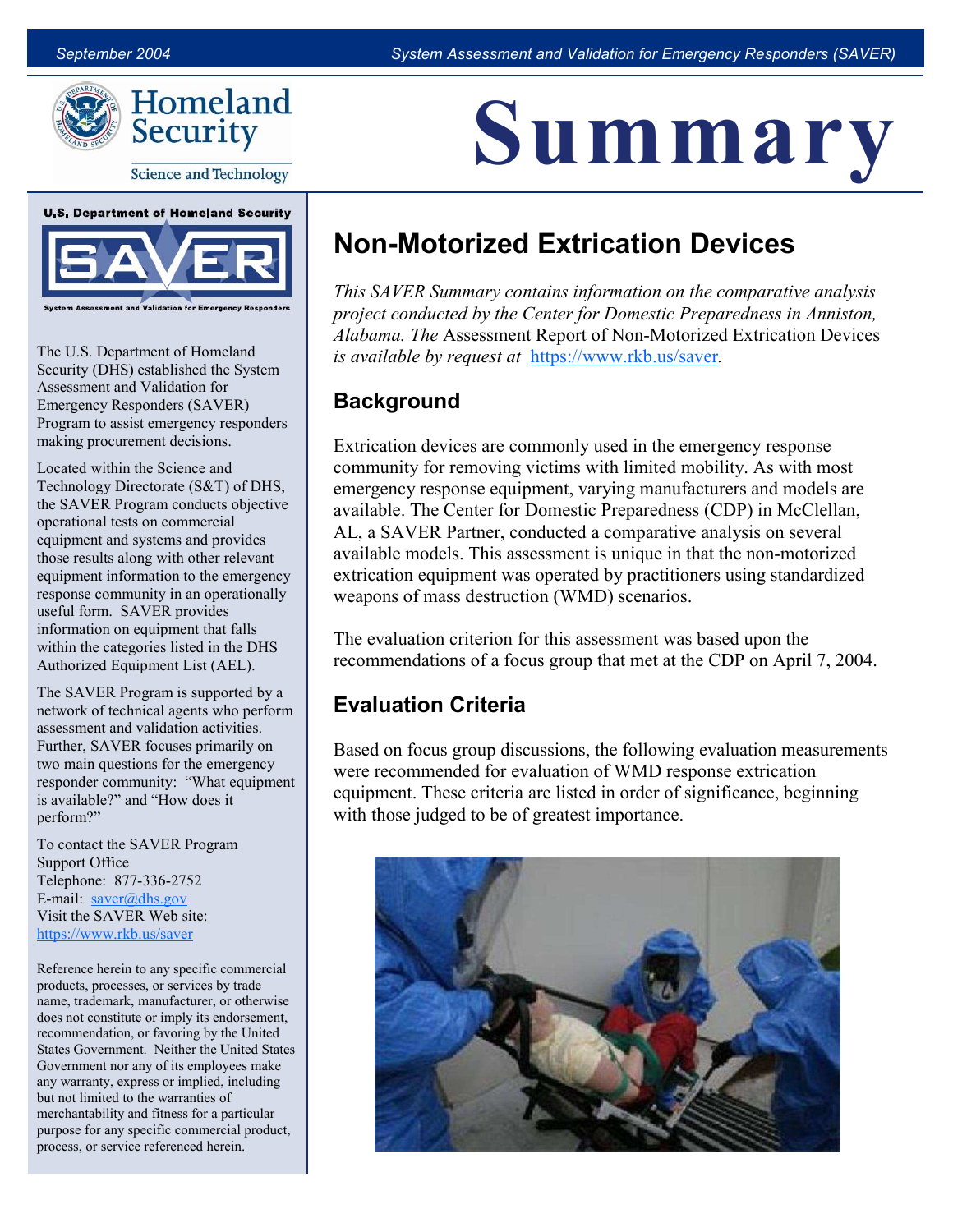#### High Priority Evaluation Criteria:

- Ease of use
- Lightweight
- Portability
- Durability
- Non-reactive/reusable/multiple extrications
- Multiple environments
- Ease of decontamination

### Medium Priority Evaluation Criteria

- Equipment compatibility
- Cost
- Easy to assemble
- Storage

### Low Priority Evaluation Criteria

- Inter-agency compatibility
- Sizeability
- Simple/clear instructions or Diagram
- Recoverable
- Disposable

# Items to be Assessed

 Sought Notice posted on the Federal Business Of the twenty-six companies contacted that produce extrication devices, nine vendors responded. In addition, four companies responded to the Sources Opportunity Web site. From these manufacturers, nine devices were selected for assessment. The products nominated were organized into three movement categories:

- Drag-type devices
- Carry devices
- Extrication chairs

Several manufacturers recommended more than one product for assessment. However, the CDP recommended that a "top-of-the-line" tool from vendors with more than one model be assessed.

| Company                                    | <b>Model</b>                                  |
|--------------------------------------------|-----------------------------------------------|
| Activeaid, Inc.                            | #40B4C.I.D. Spineguard <sup>®</sup>           |
| <b>Arizona Industries</b><br>for the Blind | Decontaminable Folding<br>Pole Litter         |
| <b>Hartwell Medical</b><br>Corporation     | CombiCarrier®                                 |
| <b>Henley Board, Inc.</b>                  | Henley Spinal Immobilization<br>Device HB1010 |
| LifeSlider, Inc.                           | LS100 LifeSlider                              |
| <b>Rapid Deployment</b><br>Products, Inc.  | Pro-Lite Spineboard $\mathcal{R}(716)$        |
| Red Sled, Inc.                             | <b>RED SLED</b>                               |
| Skedco, Inc.                               | <b>HMD Sked®</b>                              |
| <b>Stryker Medical</b>                     | Model 6253 Evacuation Chair                   |

### Table 1. Selected Extrication Devices

## Selected Devices

 and one extrication chair. The extrication devices selected are listed in table 1. They consist of five carry devices, three drag devices,

### Assessment Procedures

 structures and moved them approximately 70 yards During the assessment, evaluator teams extricated non-ambulatory casualties from first and second floor from the building to a decontamination point. At the decontamination point, the victims were processed and passed to the simulated decontamination team. The evaluator teams took the same extrication device and returned to the incident site to extricate the next casualty.

 To ensure objectivity, all devices were assessed by evaluators under similar physical stress conditions.

- Each device was evaluated by rested, slightly fatigued, and fatigued response personnel.
- Evaluators assessed each device in Level A PPE in the three stress levels above.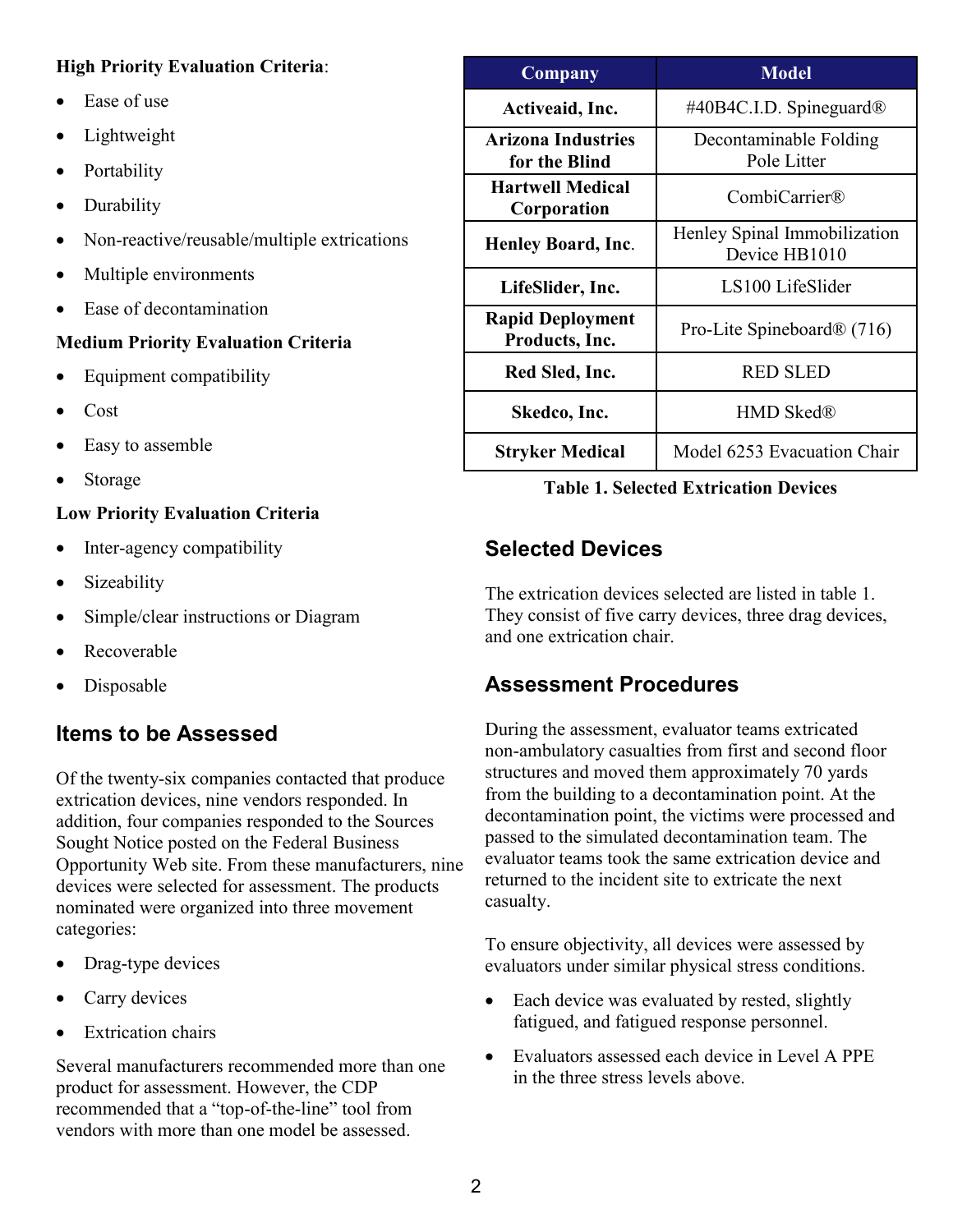| <b>Extrication Device</b>      | <b>High Priority</b><br><b>Criteria Score</b> | <b>Medium Priority</b><br><b>Criteria Score</b> | <b>Low Priority</b><br><b>Criteria Score</b> |
|--------------------------------|-----------------------------------------------|-------------------------------------------------|----------------------------------------------|
| CombiCarrier@                  | 38.36                                         | 61.64                                           | 151.77                                       |
| <b>Evacuation Chair</b>        | 29.02                                         | 60.3                                            | 137.34                                       |
| <b>Folding Pole Litter</b>     | 34.91                                         | 78.28                                           | 143.1                                        |
| <b>Henley Spinal Device</b>    | 52.49                                         | 62.18                                           | 191.79                                       |
| <b>HMD Sked®</b>               | 29.35                                         | 54.6                                            | 96.39                                        |
| <b>LifeSlider</b>              | 36.41                                         | 67.98                                           | 159.84                                       |
| <b>Pro-Lite Spineboard®</b>    | 39.32                                         | 54.48                                           | 117.93                                       |
| <b>RED SLED</b>                | 40.99                                         | 67                                              | 137.73                                       |
| <b>Spineguard</b> <sup>®</sup> | 40.49                                         | 60.18                                           | 129.12                                       |

 Three daily assessment segments were conducted at rest and recovery period, the evaluators performed a each lane in the hazardous materials training area. During each segment, a different extrication device was used for extricating three non-ambulatory victims. After extricating the third victim in the assessment segment, the evaluator team temporarily stopped assessment activities, hydrated themselves, and underwent a device debriefing. Following a one-hour second and third extrication vignette using other extrication devices. Nine non-ambulatory victims were extricated using a each device during the three assessment days.

### **Results**

The evaluators were able to successfully accomplish the mission in each scenario with each device. The numerical results are presented in table 2. Each device has three scores that represent the evaluators' assessment of the device in the evaluation priority categories (High, Medium, and Low). Lower scores in the table indicates better device performance.

#### Criteria Evaluator Responses to High Priority Evaluation

 The following is a list of the focus group's high priority criteria:

Ease of Use

- Lightweight
- Portability
- Durability
- Non-reactive/reusable/multiple extrications
- Use in multiple environments
- Ease of decontamination

The scoring order for the extrication devices is depicted in table 3.

During the post assessment review, evaluators commented that jurisdictions should consider using

| <b>High Priority Scoring Order</b> |  |
|------------------------------------|--|
| <b>Evacuation Chair</b>            |  |
| <b>HMD Sked®</b>                   |  |
| <b>Folding Pole Litter</b>         |  |
| LifeSlider                         |  |
| <b>CombiCarrier®</b>               |  |
| Pro-Lite Spineboard <sup>®</sup>   |  |
| <b>Spineguard</b> <sup>®</sup>     |  |
| <b>Red Sled</b>                    |  |
| <b>Henley Spinal Device</b>        |  |

Table 3. High Priority Scoring Order of Extrication Devices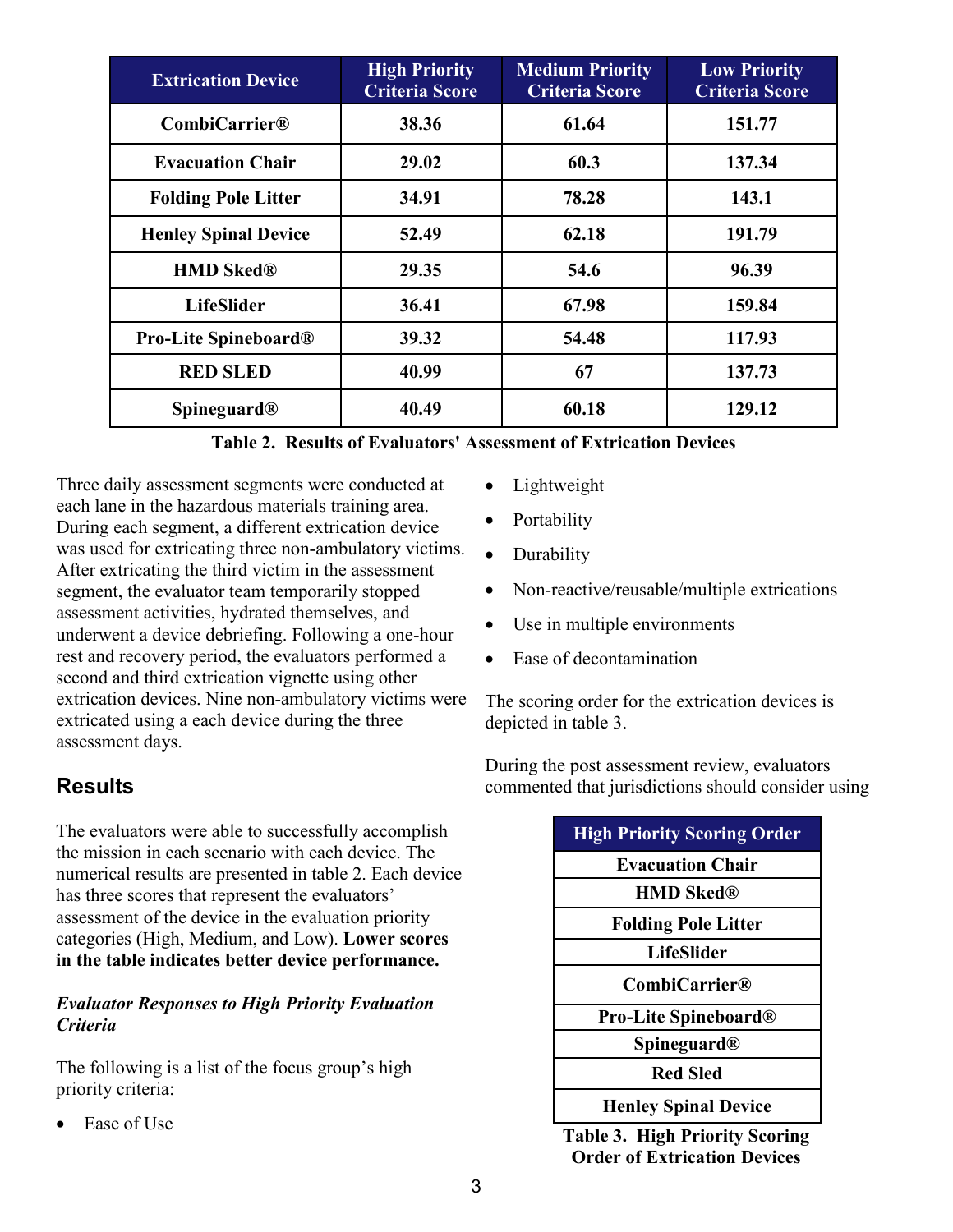extrication chair to descend the stairs. The third team different devices for different portions of the extrication. The suggested mission profile was to use one team with a drag-type device within the building, transferring the victim to another team with an with another device would be utilized to move the victim outside the building to the decontamination point.

#### Evaluator Responses to Medium Priority Evaluation **Criteria**

 The following is a list of the focus group's medium priority criteria:

- Equipment Compatibility
- Cost
- Ease of Assembly
- **Storage**

 Cost was not scored by the evaluators, but a scoring order for the extrication devices is depicted in comparison of equipment costs is provided. The table 4.

 Responder Focus Group determining the evaluation Cost was listed as being of medium importance to the criteria. Therefore, it was included in figure 1 for completeness. The Pro-Lite Spineboard® was received without immobilization straps or a head immobilization restraint. To configure the device similarly to the other extrication devices and to

| <b>Medium Priority Scoring Order</b> |
|--------------------------------------|
| <b>Pro-Lite Spineboard®</b>          |
| <b>HMD Sked®</b>                     |
| <b>Spineguard<sup>®</sup></b>        |
| <b>Evacuation Chair</b>              |
| <b>CombiCarrier®</b>                 |
| <b>Henley Spinal Device</b>          |
| <b>LifeSlider</b>                    |
| <b>Red Sled</b>                      |
| <b>Folding Pole Litter</b>           |

Table 4. Medium Priority Scoring Order of Extrication Devices



Figure 1. Extrication Device Equipment Cost

 \$324.00. It should also be noted that the Folding Pole configure the board for moving patients safely down stairs, straps and head restraints were procured at an additional cost of \$123.00. This raised the total comparative cost of the ProLite Spineboard® to Litter was not offered with straps.

#### Evaluator Responses to Low Priority Evaluation **Criteria**

 The following is a list of the focus group's low priority criteria:

- Interagency compatibility
- Sizability
- Simple/clear instructions or diagrams
- **Recoverability**
- Disposability

The scoring order for the extrication devices is depicted in table 5.

 recoverable components or materials on any of the There were no known environmental, hazardous, or devices that would require special handling or special recovery procedures.

### Comparative Assessment Conclusions

 devices were able to be successfully used by the Each extrication device used in this assessment performed up to the manufacturer's advertised capabilities within the scenarios presented in the SAVER RAVUE assessment. No unrealistic or extravagant claims were noted. Additionally, all of the